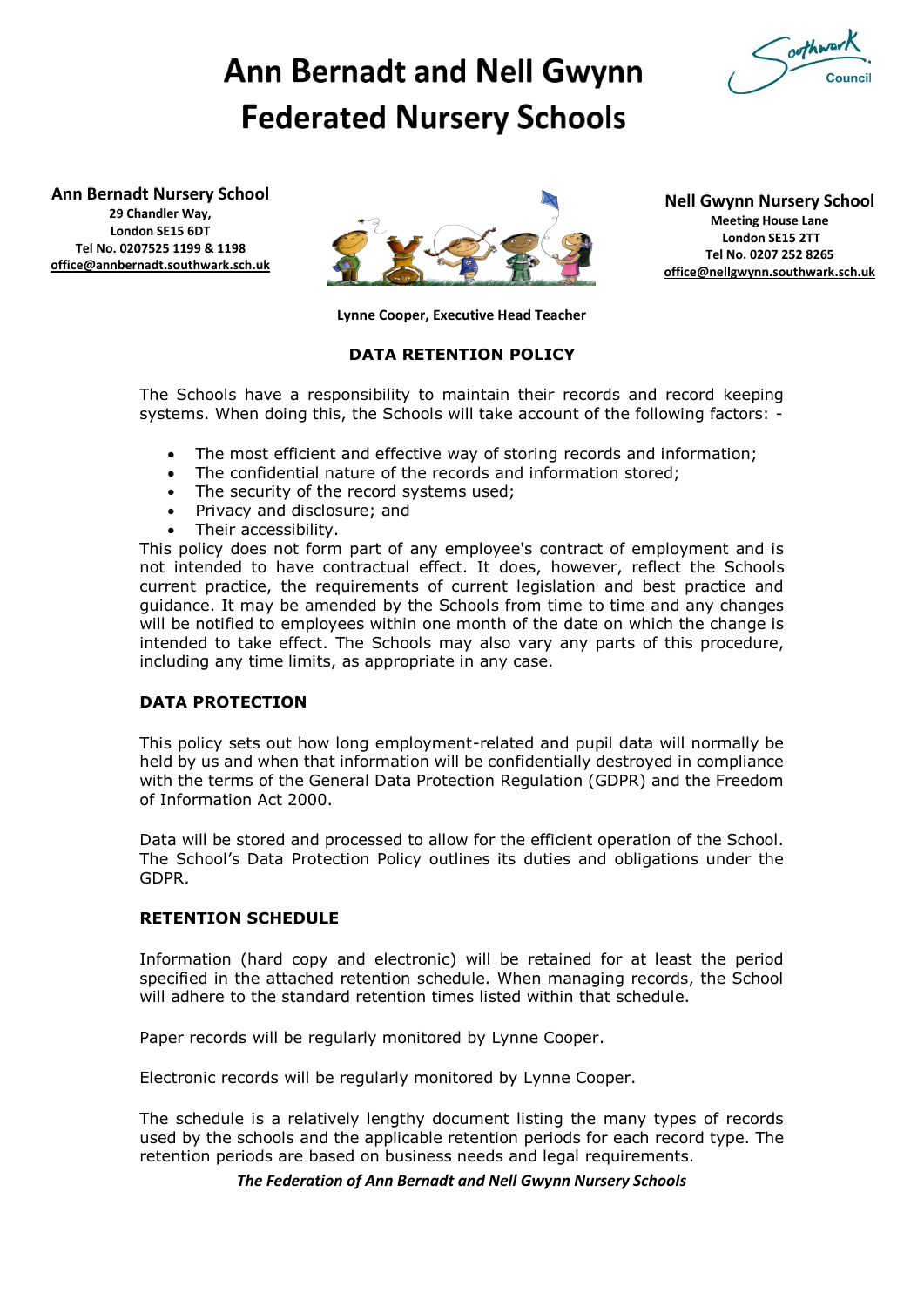#### **DESTRUCTION OF RECORDS**

Where records have been identified for destruction they should be disposed of in an appropriate way. All information must be reviewed before destruction to determine whether there are special factors that mean destruction should be delayed, such as potential litigation, complaints or grievances.

All paper records containing personal information, or sensitive policy information should be shredded before disposal where possible. All other paper records should be disposed of by an appropriate waste paper merchant. All electronic information will be deleted.

The School maintains a database of records which have been destroyed and who authorised their destruction. When destroying documents, the appropriate staff member should record in this list at least: -

- File reference (or other unique identifier):
- File title/description:
- Number of files; and
- Name of the authorising officer.

#### **ARCHIVING**

Where records have been identified as being worthy of preservation over the longer term, arrangements should be made to transfer the records to the archives. A database of the records sent to the archives is maintained by school administrative office. The appropriate staff member, when archiving documents should record in this list the following information: -

- File reference (or other unique identifier);
- File title/description;
- Number of files; and
- Name of the authorising officer.

# **TRANSFERRING INFORMATION TO OTHER MEDIA**

Where lengthy retention periods have been allocated to records, members of staff may wish to consider converting paper records to other media such as digital media or virtual storage centres (such as cloud storage). The lifespan of the media and the ability to migrate data where necessary should always be considered.

#### **RESPONSIBILITY AND MONITORING**

Lynne Cooper has primary and day-to-day responsibility for implementing this Policy. The Data Protection Officer, in conjunction with the School is responsible for monitoring its use and effectiveness and dealing with any queries on its interpretation. The data protection officer will consider the suitability and adequacy of this policy and report improvements directly to management.

Internal control systems and procedures will be subject to regular audits to provide assurance that they are effective in creating, maintaining and removing records.

Management at all levels are responsible for ensuring those reporting to them are made aware of and understand this Policy and are given adequate and regular training on it.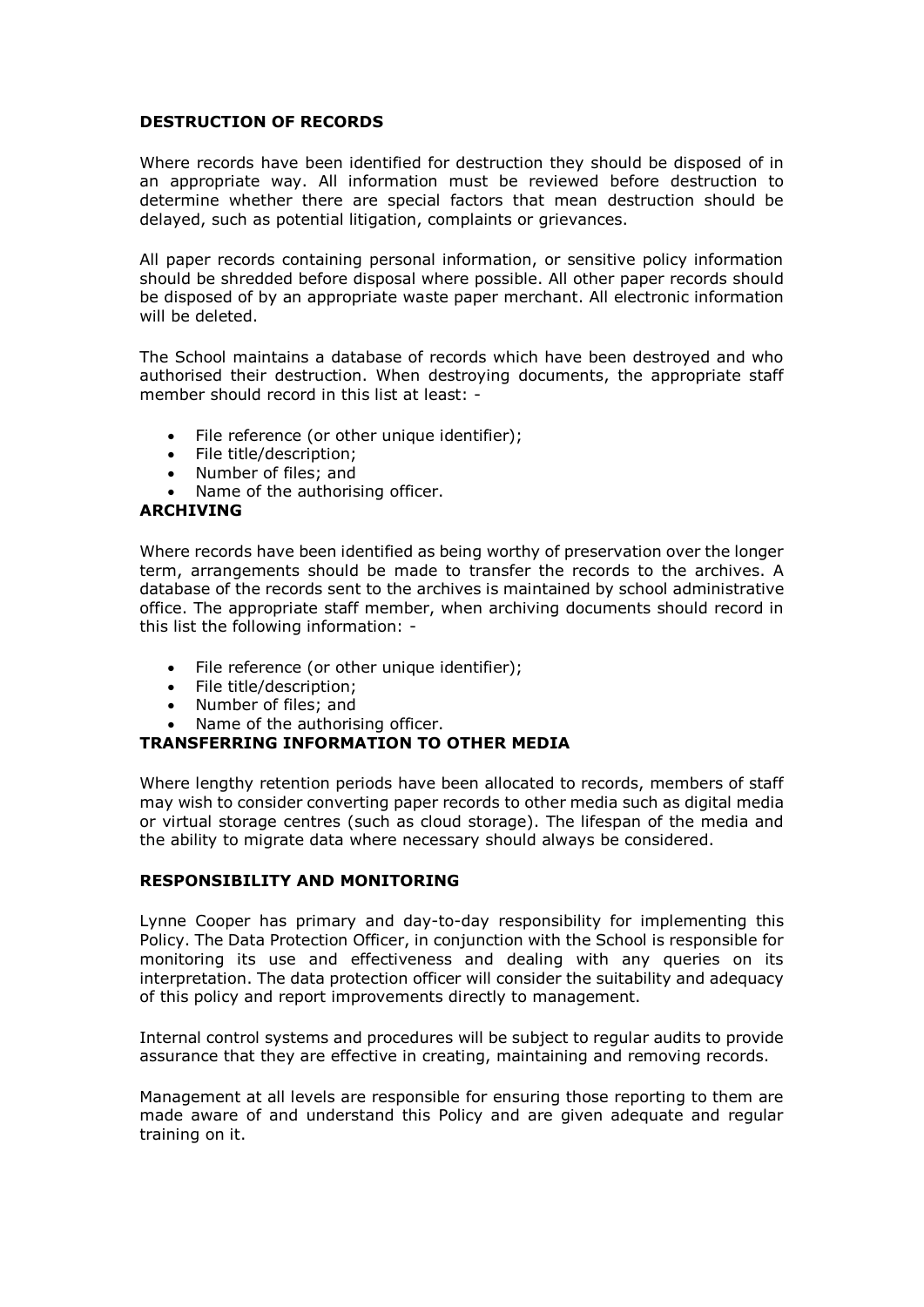## **RETENTION SCHEDULE**

÷,

| <b>FILE DESCRIPTION</b>                                                                                       | <b>RETENTION PERIOD</b>                                                                                                                                                                                                                                                                                                                  |
|---------------------------------------------------------------------------------------------------------------|------------------------------------------------------------------------------------------------------------------------------------------------------------------------------------------------------------------------------------------------------------------------------------------------------------------------------------------|
| <b>Employment Records</b>                                                                                     |                                                                                                                                                                                                                                                                                                                                          |
| Job applications and interview records of<br>unsuccessful candidates                                          | Six<br>months<br>after<br>notifying<br>unsuccessful candidates, unless the<br>school has applicants' consent to keep<br>their CVs for future reference. In this<br>case, application forms will<br>give<br>applicants the opportunity to object to<br>their details being retained                                                       |
| Job applications and interview records of<br>successful candidates                                            | 6 years after employment ceases                                                                                                                                                                                                                                                                                                          |
| of<br>employment,<br>Written<br>particulars<br>contracts of employment and changes to<br>terms and conditions | 6 years after employment ceases                                                                                                                                                                                                                                                                                                          |
| Right to work documentation including<br>identification documents                                             | 2 years after employment ceases                                                                                                                                                                                                                                                                                                          |
| Immigration checks                                                                                            | Two years after the termination of<br>employment                                                                                                                                                                                                                                                                                         |
| DBS checks and disclosures of criminal<br>records forms                                                       | As soon as practicable after the check<br>has been completed and the outcome<br>recorded (i.e. whether<br>it<br>is<br>satisfactory or not)<br>unless<br>in<br>exceptional circumstances<br>(for<br>example to allow for consideration<br>and resolution of any disputes or<br>complaints) in which case, for no<br>longer than 6 months. |
| Change of personal details notifications                                                                      | No longer than 6 months after<br>receiving this notification                                                                                                                                                                                                                                                                             |
| Emergency contact details                                                                                     | Destroyed on termination                                                                                                                                                                                                                                                                                                                 |
| Personnel and training records                                                                                | While employment continues and up<br>to six years after employment ceases                                                                                                                                                                                                                                                                |
| Annual leave records                                                                                          | Six years after the end of tax year<br>they relate to or possibly longer if<br>leave can be carried over from year to<br>year                                                                                                                                                                                                            |
| Consents for the processing of personal<br>and sensitive data                                                 | For as long as the data is being<br>processed<br>and<br>to<br>6<br>years<br><b>up</b><br>afterwards                                                                                                                                                                                                                                      |
| <b>Working Time Regulations:</b><br>Opt out forms                                                             | Two years from the date on                                                                                                                                                                                                                                                                                                               |
| Records of compliance with WTR                                                                                | which they were entered into<br>Two years after the relevant<br>period                                                                                                                                                                                                                                                                   |
| Disciplinary and training records                                                                             | 6 years after employment ceases                                                                                                                                                                                                                                                                                                          |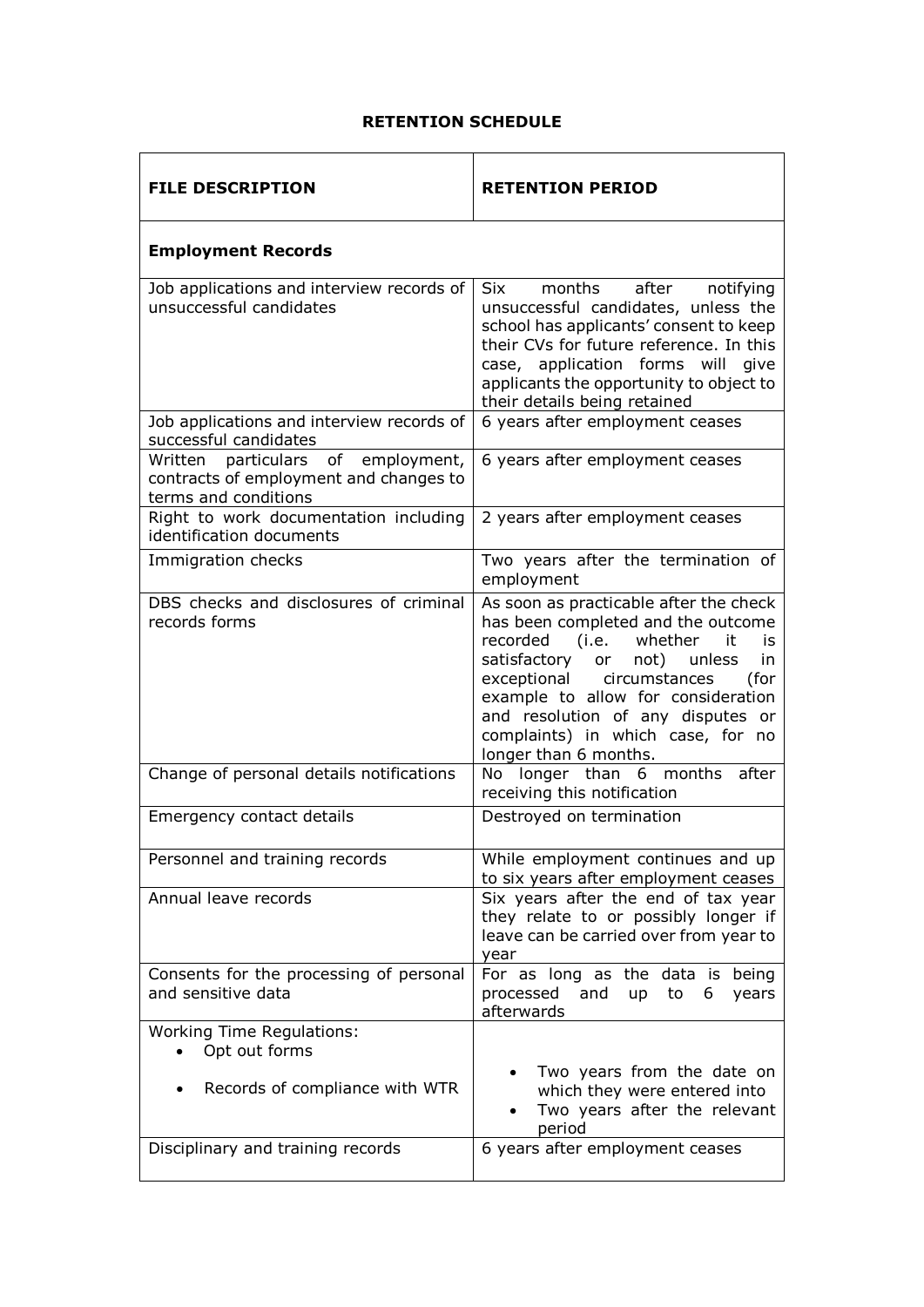| Allegations of a child protection nature $\vert$ 10 years from the date of the |                                       |
|--------------------------------------------------------------------------------|---------------------------------------|
| against a member of staff including                                            | allegation or the person's normal     |
| where the allegation is founded                                                | retirement age (whichever is longer). |
|                                                                                | This should be kept under review.     |
|                                                                                |                                       |
|                                                                                | allegations should<br>Malicious<br>be |
|                                                                                | removed.                              |

# **Financial and Payroll Records**

| Pension records                          | 12 years                              |
|------------------------------------------|---------------------------------------|
|                                          |                                       |
|                                          |                                       |
| Retirement benefits schemes - notifiable | 6 years from the end of the scheme    |
| events (for example, relating<br>to      | year in which the event took place    |
| incapacity)                              |                                       |
| Payroll and wage records                 | 6 years after end of tax year they    |
|                                          | relate to                             |
| Maternity/Adoption/Paternity<br>Leave    | 3 years after end of tax year they    |
| records                                  | relate to                             |
| <b>Statutory Sick Pay</b>                | 3 years after the end of the tax year |
|                                          | they relate to                        |
| Current bank details                     | No longer than necessary              |
|                                          |                                       |

# **Agreements and Administration Paperwork**

| Collective workforce agreements and       | Permanently                            |
|-------------------------------------------|----------------------------------------|
| past agreements that could affect         |                                        |
| present employees                         |                                        |
| Trade union agreements                    | 10 years after ceasing to be effective |
|                                           |                                        |
| School Development Plans                  | 3 years from the life of the plan      |
|                                           |                                        |
| Professional Development Plans            | 6 years from the life of the plan      |
|                                           |                                        |
| Visitors Book and Signing In Sheets       | 6 years                                |
|                                           |                                        |
| Newsletters and circulars<br>staff,<br>to | year                                   |
| parents and pupils                        |                                        |

# **Health and Safety Records**

| Health and Safety consultations          | Permanently                                             |
|------------------------------------------|---------------------------------------------------------|
| Health and Safety Risk Assessments       | 3 years from the life of the risk                       |
|                                          | assessment                                              |
| Any reportable accident, death or injury | For at least twelve years from the date                 |
| in connection with work                  | the report was made                                     |
| Accident reporting                       | Adults $-6$ years from the date of the<br>incident      |
|                                          | Children - when the child attains $25$<br>years of age. |
| Fire precaution log books                | 6 years                                                 |